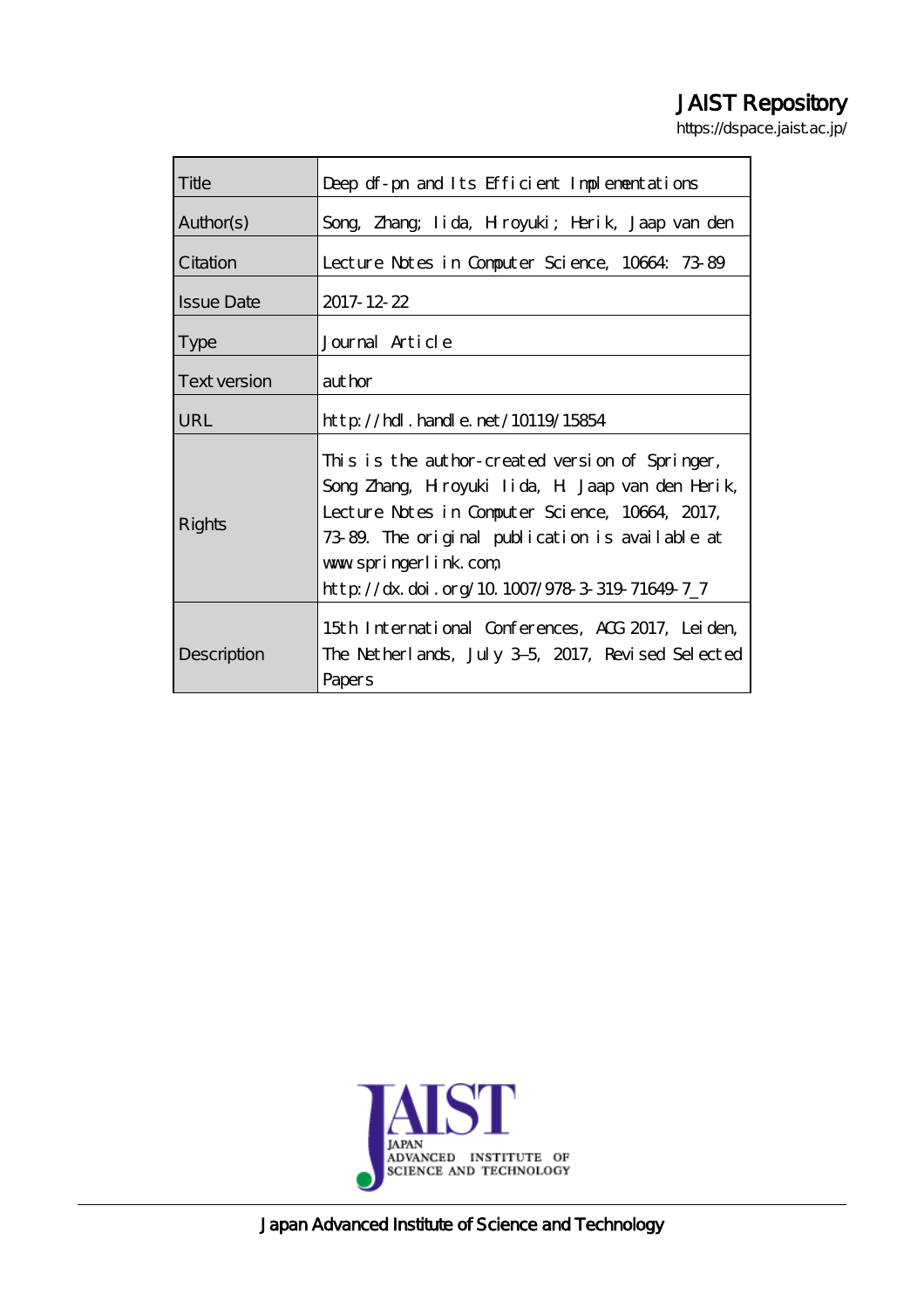# Deep df-pn and its Efficient Implementations

<span id="page-1-0"></span>ZHANG SONG  $^{a,1}$  $^{a,1}$  $^{a,1}$ , HIROYUKI IIDA  $^{a,2}$ , and JAAP VAN DEN HERIK  $^{b,3}$  $^{b,3}$  $^{b,3}$ 

<span id="page-1-1"></span><sup>a</sup>*Graduate School of Information Science, Japan Advanced Institute of Science and Technology, Nomi, Japan* <sup>b</sup>*Leiden Centre of Data Science, Leiden, the Netherlands*

> Abstract. Depth-first proof-number search (df-pn) is a powerful variant of proofnumber search algorithms, widely used for AND/OR tree search or solving games. However, df-pn suffers from the seesaw effect, which strongly hampers the efficiency in some situations. This paper proposes a new proof number algorithm called Deep depth-first proof-number search (Deep df-pn) to reduce the seesaw effect in df-pn. The difference between Deep df-pn and df-pn lies in the proof number or disproof number of unsolved nodes. It is 1 in df-pn, while it is a function of depth with two parameters in Deep df-pn. By adjusting the value of the parameters, Deep df-pn changes its behavior from searching broadly to searching deeply. The paper shows that the adjustment is able to reduce the seesaw effect convincingly. For evaluating the performance of Deep df-pn in the domain of Connect6, we implemented a relevance-zone-oriented Deep df-pn that worked quite efficiently. The experimental results indicate that improving efficiency by the same adjustment technique is also possible in other domains.

Keywords. df-pn, seesaw effect, parameters, Connect6

## 1. Introduction: from PN-search to Deep df-pn

Proof-Number Search (PN-search) [1] is one of the most powerful algorithms for solving games and complex endgame positions. PN-search focuses on AND/OR tree and tries to establish the game theoretical value in a best-first manner. Each node in PN-search has a proof number (pn) and disproof number (dn). This idea was inspired by the concept of conspiracy numbers, the number of children that need to change their value to make a node change its value [6]. A proof (disproof) number shows the scale of difficulty in proving (disproving) a node. PN-search expands the most-proving node, which is the most efficient one for proving (disproving) the root.

Although PN-search is an effective AND/OR-tree search algorithm, it still has some problems. We mention two of them. The first one is that PN-search uses a large amount of memory space because it is a best-first algorithm. The second one is that the algorithm is not efficient as hoped for because of the frequently updating of the proof and disproof

<sup>&</sup>lt;sup>1</sup>E-mail: zhangsong@jaist.ac.jp.

 ${}^{2}E$ -mail: iida@jaist.ac.jp.

<sup>3</sup>E-mail: jaapvandenherik@gmail.com.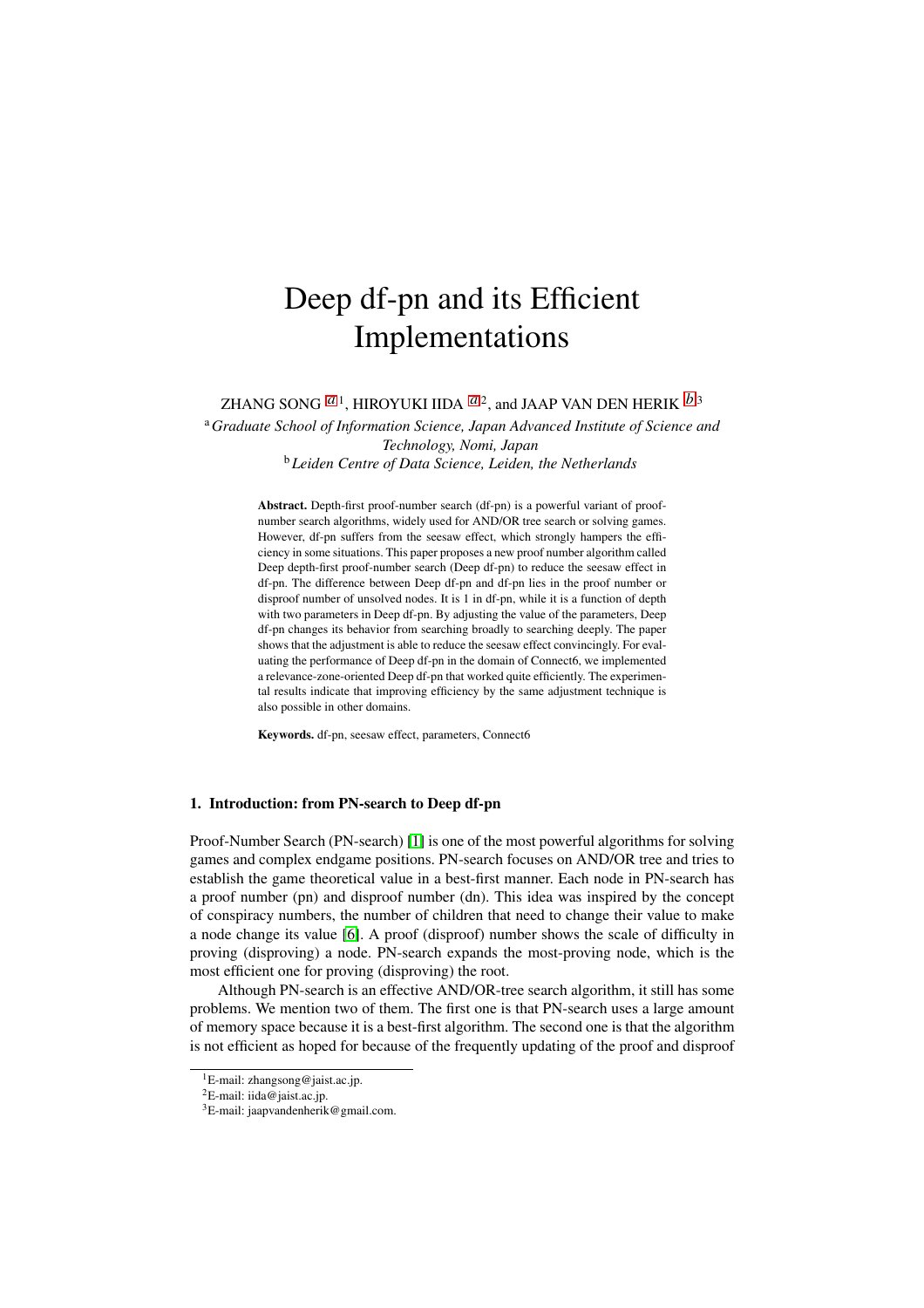numbers. So, Nagai [5] proposed a depth-first algorithm using both proof number and disproof number based on PN-search, which is called depth-first proof-number search (df-pn). The procedure of df-pn can be characterized as (1) selecting the most-proving node, (2) updating thresholds of proof number or disproof number in a transposition table, and (3) multiple iterative deepening until the ending condition is satisfied. Nagai proved the equivalence between PN-search and df-pn [5]. He noticed that df-pn always selects the most-proving node as PN-search does in the searching path. Moreover, its depth-first manner and the use of a transposition table give df-pn two clear advantages: (1) df-pn saves more storage, and (2) it is more efficient than PN-search.

Yet, both PN-search and df-pn suffer from the seesaw effect which can be characterized as frequently going back to the ancestor nodes for selecting the most-proving node, as described in [8,10,11]. They showed that the seesaw effect works strongly against the efficiency in some situations. In Ishitobi et al. [14], the seesaw effect was discussed in relation to PN-search. The authors arrived at a DeepPN search. However, DeepPN has in turn still at least two drawbacks: (1) it suffers from a big cost of storage as PN-search, and (2) DeepPN spends much time on updating the proof and disproof number, which makes DeepPN actually not an efficient algorithm. This paper proposes a Deep depthfirst proof-number search algorithm (Deep df-pn) to reduce the seesaw effect in df-pn. The difference between Deep df-pn and df-pn lies in the proof number or disproof number of unsolved nodes. In df-pn the proof number or disproof number of unsolved nodes is 1, while in Deep df-pn it is a function of depth with two parameters. By adjusting the value of parameters, Deep df-pn changes its behavior from searching broadly to searching deeply. It will be proved in this paper that doing so will be able to reduce the seesaw effect convincingly.

To evaluate the performance of Deep df-pn, we implement a relevance-zone-oriented Deep df-pn to make it work efficiently in the domain of Connect6 [2]. The concept of relevance zone in Connect6 is introduced by Wu and Lin [13]. It is a zone of the board in which the defender has to place at least one of the two stones, otherwise the attacker will simply win by playing a VCDT (victory by continuous double threat) strategy. Such a zone indicates which moves are necessary for the defender to play. It helps to cut down the branch size of the proof tree. With a relevance zone, Deep df-pn can solve positions of Connect6 efficiently. Experimental results show its good performance in improving the search efficiency.

The remainder of the paper is as follows. We briefly summarize the details of PNsearch and df-pn in Section [2,](#page-2-0) and introduce the seesaw effect in Section [3.](#page-4-0) Definitions of Deep df-pn and its characteristics are presented in Section [4.](#page-5-0) In Section [5,](#page-7-0) we introduce the relevance-zone-oriented Deep df-pn for Connect6. Then, we conduct experiments to show its better performance in reducing the seesaw effect in Section [6.](#page-8-0) Finally, concluding remarks are given in Section [7.](#page-14-0)

## <span id="page-2-0"></span>2. PN-Search and its Depth-First Variant

In this section, we summarize the original proof-number search (PN-search) and depthfirst proof-number search (df-pn), a depth-first variant with advantages on space saving and efficiency.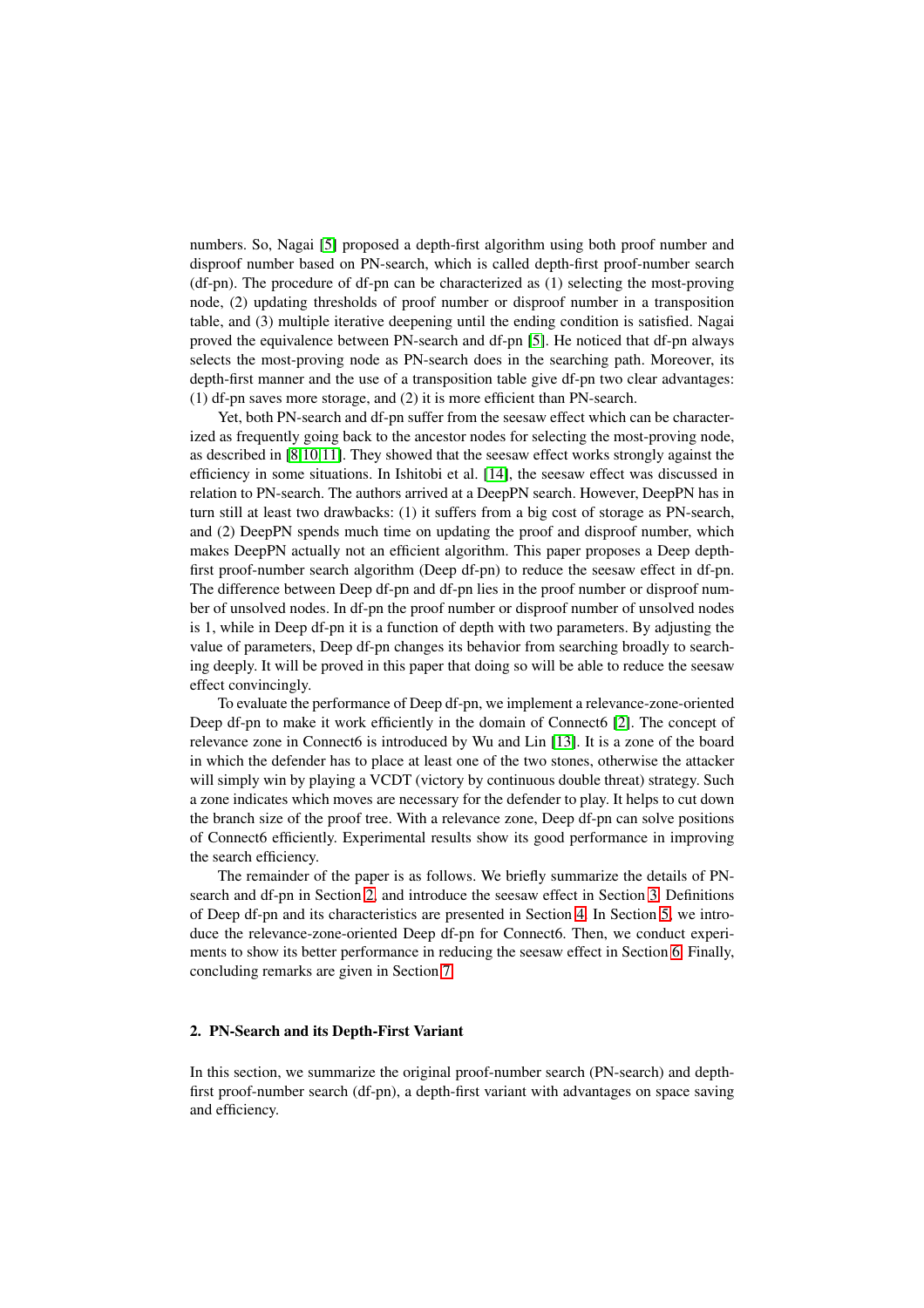## *2.1. PN-Search*

Proof-Number Search (PN-search) [1] is a native best-first algorithm, using proof numbers and disproof numbers, always expanding one of the most-proving nodes. All nodes have proof and disproof numbers, they are stored to indicate which frontier node should be expanded, and updated after expanding. The node to be expanded is called the *mostproving node*. It is considered the most efficient one for proving (disproving) the root.

By exploiting the search procedure, two characteristics of the search tree are established [7]: (1) the shape (determined by the branching factor of every internal node), and (2) the values of the leaves (in the end they deliver the game theoretic value). Basically, unenhanced PN-search is an uninformed search method that does not require any game-specific knowledge beyond its rules [3]. The formalism is given in [1].

#### <span id="page-3-0"></span>*2.2. Df-pn*

Although PN-search is an ideal AND/OR-tree search algorithm, it still has at least two problems (see section 1). To solve the problems, Nagai [5] proposed a depth-first like algorithm using both proof number and disproof number. He called it df-pn (depth-first proof-number search). The procedure of df-pn can be characterized as (1) selecting the most-proving node, (2) updating the thresholds of proof number or disproof number in a transposition table, and (3) applying multiple iterative deepening until the ending condition is satisfied. Although df-pn is a depth-first like search, it has a same behavior as PN-search. The equivalence between PN-search and df-pn is proved in [5].

In df-pn, proof number and disproof number are renamed as follows.

$$
n.\phi = \begin{cases} n.pn & \text{(n is an OR node)} \\ n.dn & \text{(n is an AND node)} \end{cases}, \quad n.\delta = \begin{cases} n.dn & \text{(n is an OR node)} \\ n.pn & \text{(n is an AND node)} \end{cases}
$$

Moreover, each node *n* has two thresholds: one for the proof number *thpn* and the other for the disproof number *thdn*. Similarly, *thpn* and *thdn* are renamed as follows.

$$
n.th_{\phi} = \begin{cases} n.th_{pn} & \text{(n is an OR node)} \\ n.th_{dn} & \text{(n is an AND node)} \end{cases}, \quad n.th_{\delta} = \begin{cases} n.th_{dn} & \text{(n is an OR node)} \\ n.th_{pn} & \text{(n is an AND node)} \end{cases}
$$

Df-pn expands the same frontier node as PN-search in a depth-first manner guided by a pair of thresholds (*thpn*, *thdn*), which indicates whether the most-proving node exists in the current subtree [4]. The procedure is described below [5].

#### Procedure Df-pn

For the root node *r*, assign values for  $r.th_{\phi}$  and  $r.th_{\delta}$  as follows.

$$
r.th_{\phi} = \infty, \quad r.th_{\delta} = \infty
$$

**Step 1.** At each node *n*, the search process continues to search below *n* until  $n.\phi \geq$ *n*.*th*<sub> $\phi$ </sub> or *n*. $\delta \ge n$ .*th*<sub> $\delta$ </sub> is satisfied (we call it ending condition).

Step 2. At each node *n*, select the child  $n_c$  with minimum  $\delta$  and the child  $n_2$  with second minimum  $\delta$ . (If there is another child with minimum  $\delta$ , that is  $n_2$ .) Search below *n<sup>c</sup>* with assigning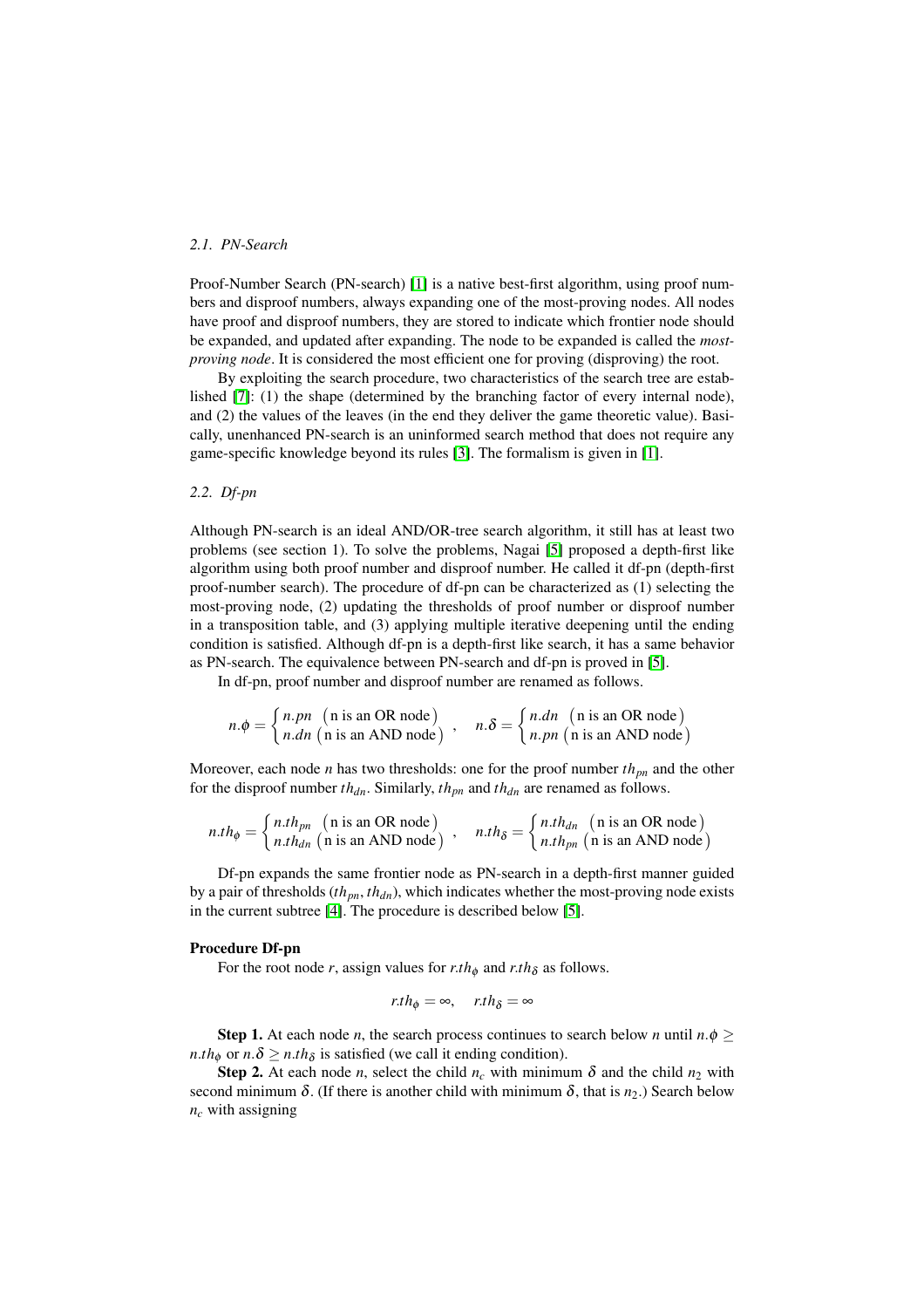$n_c$ .*th*<sub> $\phi$ </sub> = *n*.*th*<sub>δ</sub> + *n<sub>c</sub>*. $\phi$  -  $\sum n_{child}$ . $\phi$  ,  $n_c$ .*th*<sub>δ</sub> = min $(n.th_{\phi}, n_2.\delta + 1)$ 

Repeat this process until the ending condition holds.

Step 3. If the ending condition is satisfied, the search process returns to the parent node of *n*. If *n* is the root node, then the search is totally over.

#### <span id="page-4-0"></span>3. Seesaw Effect and DeepPN

In this section, we introduce the seesaw effect and DeepPN, a variant of PN-search focusing on reducing the seesaw effect.

#### *3.1. Seesaw Effect*

PN-search and df-pn are highly efficient in solving games. However, both are facing the drawback named as *seesaw effect* [9]. It can be best characterized as frequently going back to the ancestor nodes for selecting the most-proving node.

To explain it precisely, we show, in Fig. [1,](#page-5-1) an example where the root node has two subtrees. The size of both subtrees is almost the same. Assume that the proof number of subtree *L* is larger than the proof number of subtree *R*. In this case, PN-search or df-pn will continue search in subtree *R*, which means that the most-proving node is in subtree *R*. After PN-search or df-pn has expanded the most-proving node, the shape of the game tree will change as shown in Fig. [1\(](#page-5-1)b). By expanding the most-proving node, the proof number of subtree *R* becomes larger than the proof number of subtree *L*. So PN-search or df-pn changes its searching direction from subtree *R* to subtree *L*. In turn, when the search expands the most-proving node in subtree *L*, then the proof number of subtree *L* becomes larger than the one in subtree *R*. Thus, the search changes its focus from subtree *L* to subtree *R*. This change keeps going back and forth, which looks like a seesaw. Therefore, it is named as seesaw effect.

The seesaw effect happens when the two trees are almost equal in size. If the seesaw effect occurs frequently, the performance of PN-search and df-pn deteriorates significantly and cannot reach the required search depth. In games which need to reach a large fixed search depth, the seesaw effect works strongly against efficiency.

The seesaw effect is mostly caused by two issues: the shape of game tree and the way of searching. Concerning the shape of game tree, there are two characteristics: (1) a tendency of the newly generated children to keep the size equal and (2) the fact that many nodes with equal values exist deep down in a game tree. If the structure of each node remains almost the same (cf. characteristic 1), then the seesaw effect may occur easily. For characteristic 2, it is common in games such as Othello and Hex to search a large fixed number of moves before settling. This is also the case in connect-type games such as Gomoku and Connect6 which have a sudden death in the game tree. Therefore, it is necessary to design a new search algorithm to reduce the seesaw effect in these games.

#### *3.2. DeepPN*

To tackle the seesaw effect problem, Ishitobi et al. [14] proposed Deep Proof-Number Search (DeepPN), a variant of PN-search while focusing on reducing the seesaw effect. It employs two important values associated with each node, the usual proof number and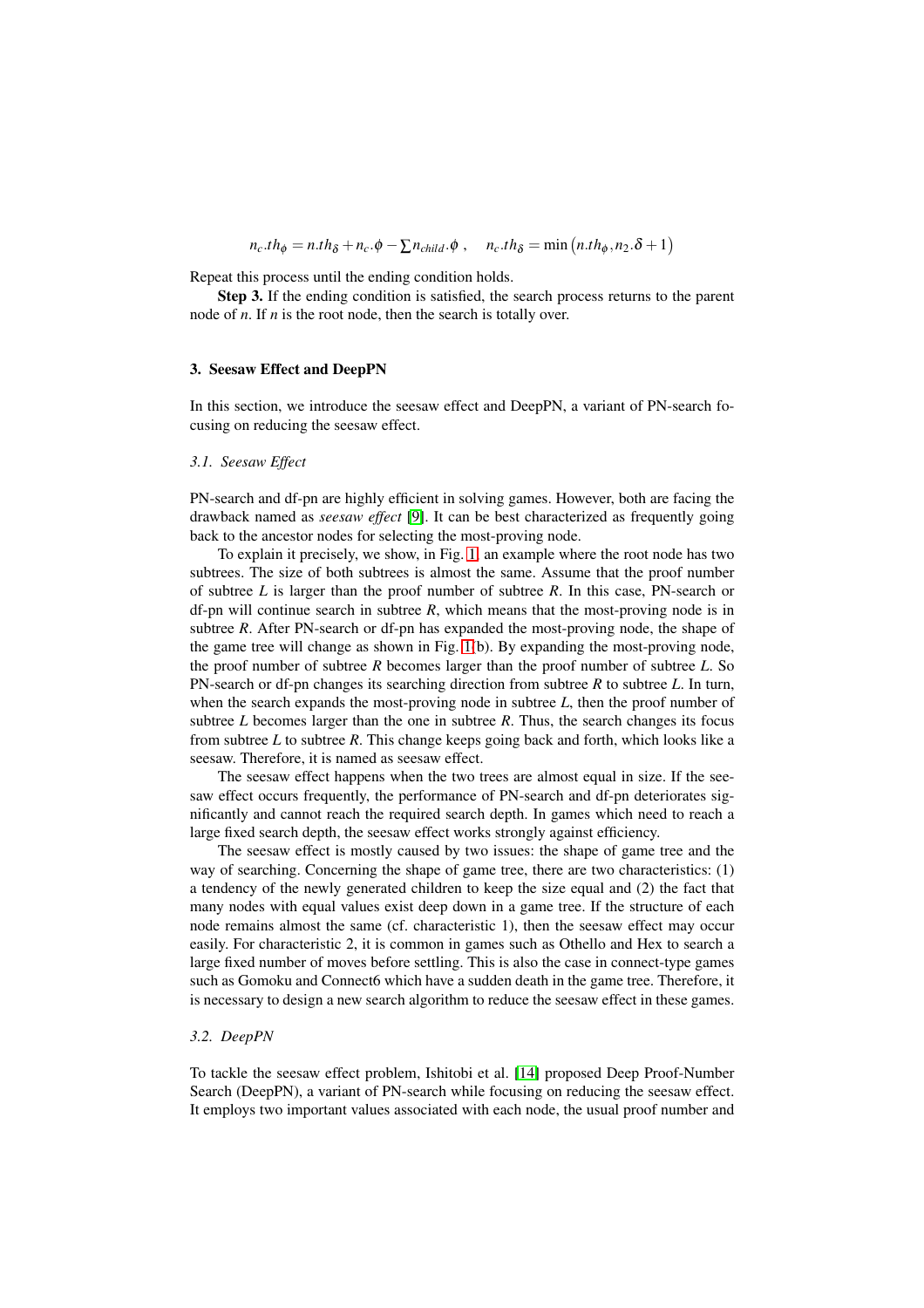<span id="page-5-1"></span>

<span id="page-5-2"></span>Figure 1. An example of seesaw effect [14]: (a) An example game tree (b) Expanding the most-proving node



Figure 2. Relationship between PN-search, df-pn, DeepPN and Deep df-pn

a deep value called *R*. The deep value is defined as the depth of a node which shows the progress of the search in the depth direction. After mixing the proof numbers and the deep value, the DeepPN can change its behavior from the best-first manner (equal to the original proof-number search) to the depth-first manner by adjusting the parameter *R*. Compared to the original PN-search, DeepPN shows better results when *R* comes to a proper value which defines the nature of the search to be between best-first search and depth-first search. The formal definitions of DeepPN are described in [14].

## <span id="page-5-0"></span>4. Deep df-pn

In this section, we propose a new proof-number algorithm based on df-pn to cover the shortage of DeepPN (see section 1), named as Deep Depth-First Proof-Number Search or Deep df-pn in short. It not only extends the improvements of df-pn on (1) saving storage and (2) efficiency, but also (3) reduces the seesaw effect. Fig. [2](#page-5-2) shows the relationship between PN-search, df-pn, DeepPN, and Deep df-pn.

Similar to DeepPN, the proof number and disproof number of unsolved nodes are adjusted in Deep df-pn by a function of depth with two parameters. By adjusting the values of the two parameters, Deep df-pn can change its behavior from searching broadly to searching deeply (and vice versa). Definitions of Deep df-pn are given below.

In Deep df-pn, the proof number and disproof number of node *n* are calculated as given in section [2.2](#page-3-0) (here repeated for readability).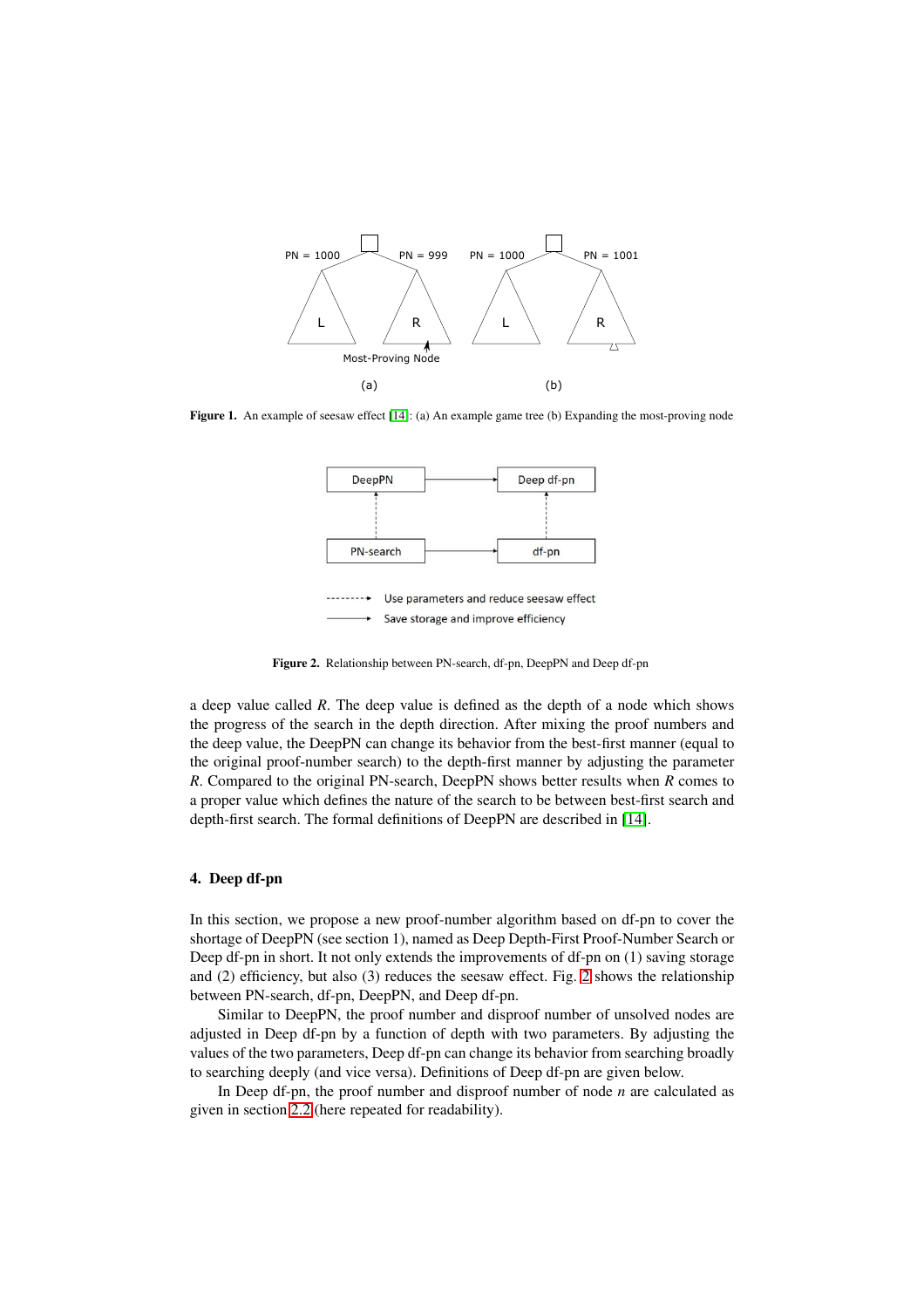$$
n.\phi = \begin{cases} n.pn & \text{(n is an OR node)} \\ n.dn & \text{(n is an AND node)} \end{cases}, \quad n.\delta = \begin{cases} n.dn & \text{(n is an OR node)} \\ n.pn & \text{(n is an AND node)} \end{cases}
$$

When *n* is a leaf node, there are three cases.

(a) When *n* is proved (disproved) and *n* is an OR (AND) node, i.e., OR wins

$$
n.\phi = 0 \,, \quad n.\delta = \infty
$$

(b) When *n* is proved (disproved) and *n* is an AND (OR) node, i.e., OR does not win

$$
n.\phi = \infty \,, \quad n.\delta = 0
$$

(c) When the value of *n* is unknown

$$
n.\phi = Ddfpn(n.depth), \quad n.\delta = Ddfpn(n.depth)
$$

When *n* is an internal node, the proof and disproof number are defined as follows

$$
n.\phi = \lim_{n_c \in \text{children of n}} n_c.\delta , \quad n.\delta = \sum_{n_c \in \text{children of n}} n_c.\phi
$$

**Definition 1**  $Ddfpn(x)$  *is a function from*  $\mathbb N$  *to*  $\mathbb N$ *, which* 

$$
\underline{Ddfpn}(x) = \begin{cases} E^{D-x} & (D > x \land E > 0) \\ 1 & (D \le x \land E > 0) \\ 0 & (E = 0) \end{cases}
$$

*where E and D are parameters on* N*, E denotes a threshold of branch size and D denotes a threshold of depth.*

The complete algorithm of Deep df-pn is accessible on the website<sup>[4](#page-6-0)</sup>. Table [1](#page-7-1) shows the behavior of Deep df-pn with different values of  $E$  and  $D$ . When  $E = 0$ , Deep df-pn is a depth-first search. When  $E > 1$  and  $D > 1$ , Deep df-pn is an intermediate search procedure between depth-first search and df-pn. For other cases, Deep df-pn is the same as df-pn. Deep df-pn focuses on changing the search behavior of df-pn. The procedure of selecting the most proving node in df-pn is controlled by the thresholds of proof number and disproof number. So changing the search behavior of df-pn can be implemented by two methods: (1) changing the thresholds of proof number and disproof number (such as  $1+\varepsilon$  trick [8]); (2) changing the proof number and disproof number of unsolved nodes. Deep df-pn implements the method (2). If *E* or *D* becomes smaller, Deep df-pn tends to search more broadly usually with more seesaw effect. If *E* or *D* becomes larger, Deep df-pn tends to search more deeply usually with less seesaw effect. Below we will prove that Deep df-pn helps reduce the seesaw effect in df-pn.

Theorem 1 *Deep df-pn outperforms df-pn in reducing the seesaw effect.*

<span id="page-6-0"></span><sup>4</sup>[http://www.jaist.ac.jp/is/labs/iida-lab/Deep\\_df\\_pn\\_Algorithm.pdf](http://www.jaist.ac.jp/is/labs/iida-lab/Deep_df_pn_Algorithm.pdf)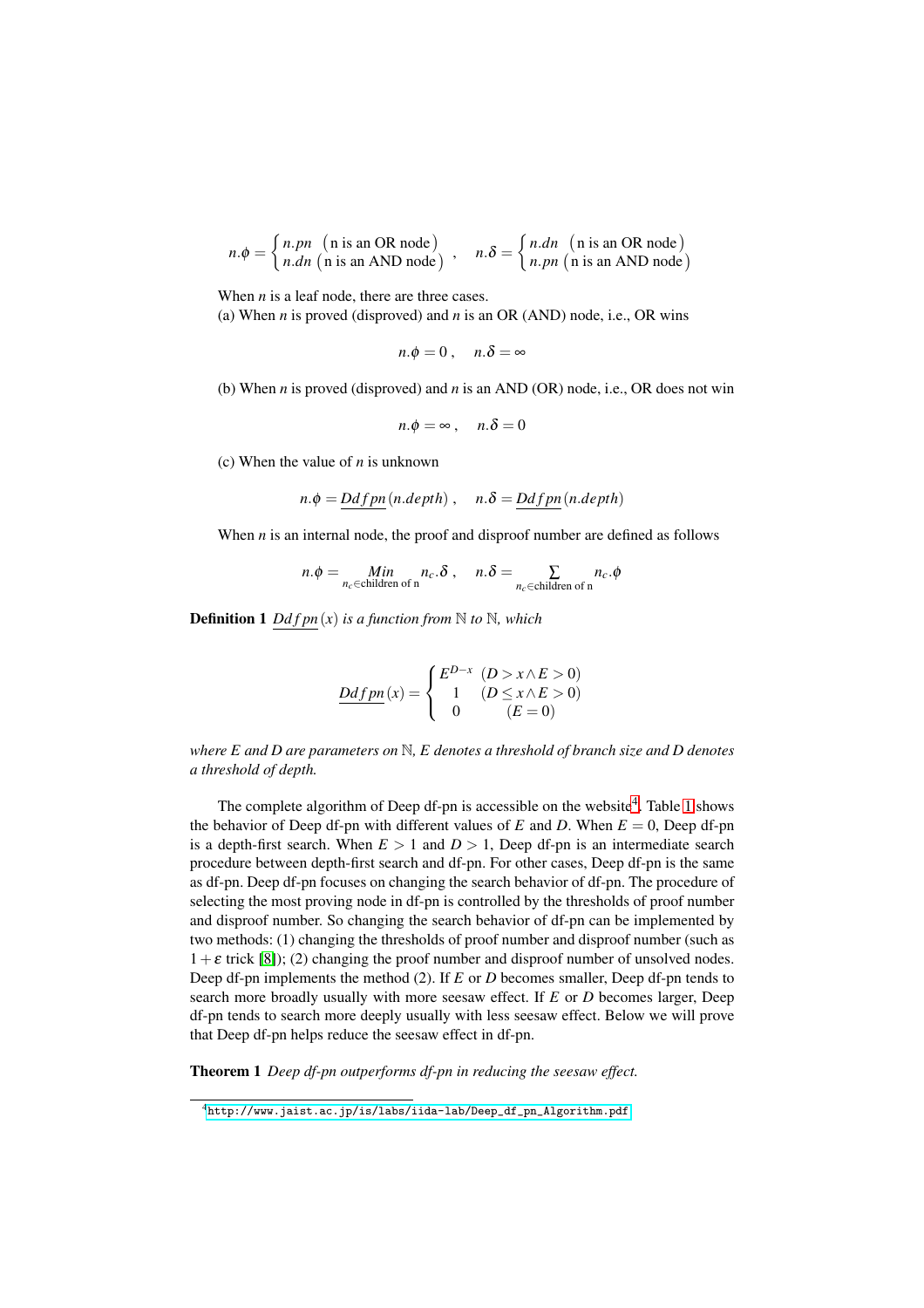Proof Assume that node *n* is a most-proving node in a seesaw effect (see Fig. [1\(](#page-5-1)b)). Without loss of generality, *n* is an AND node in subtree *L*. According to the feature of the seesaw effect, after expanding *n*, its proof number becomes larger, which makes the proof number of subtree *L* larger. Then df-pn changes its focus on subtree *R* and the seesaw effect happens.

From the definitions of Deep df-pn, the proof number of *n* is given by: *Dd f pn*(*n*.*depth*). After expanding *n*, its proof number is given by

$$
\sum_{children \text{ of } n} \underbrace{Ddfpn}_{\text{children of } n} (n.depth + 1) = E^{'} \cdot \underbrace{Ddfpn}_{\text{}(n.depth + 1).
$$

where *E*<sup>'</sup> denotes the number of children of *n*. If  $E' \le E$  and *n*.*depth* + 1 < *D*, then we have  $E' \cdot Ddfpn(n.depth+1) = E' \cdot E^{D-(n.depth+1)}$  and  $E' \cdot E^{D-(n.depth+1)} \leq E^{D-depth}$ . So we obtain the following inequation

$$
\sum_{children \text{ of } n} \frac{Ddfpn(n.depth + 1) \leq Ddfpn(n.depth).
$$

Therefore, Deep df-pn continues focusing on subtree *L* and the seesaw effect does not occur. For a certain proof tree, the degree of reducing the seesaw effect increases as the value of *E* increases. As a result, Deep df-pn outperforms df-pn in reducing the seesaw effect.  $\Box$ 

Table 1. Different behaviors by changing parameters

<span id="page-7-1"></span>

|       | $E=0$       | $E=1$    | E > 1        |
|-------|-------------|----------|--------------|
| $D=0$ | Depth-first | $Df$ -pn | $Df$ -pn     |
| $D=1$ | Depth-first | $Df$ -pn | Df-pn        |
| D>1   | Depth-first | $Df$ -pn | Intermediate |

#### <span id="page-7-0"></span>5. Deep df-pn in Connect6

In this section, we implement a relevance-zone-oriented Deep df-pn and make Deep dfpn work efficiently in Connect6. We first introduce the game of Connect6, then present the structure of relevance-zone-oriented Deep df-pn.

#### *5.1. Connect6*

Connect6 is a two-player strategy game similar to Gomoku. It is first introduced by Wu and Huang [2] as a member of the connect games family. The game of Connect6 is played as follows. Black (first player) places one stone on the board for its first move. Then both players alternatively place two stones on the board at their turn. The player who first obtains six or more stones in a row (horizontally, vertically or diagonally) wins the game. Connect6 is usually played on a  $(19 \times 19)$  Go board. Both the state-space and game-tree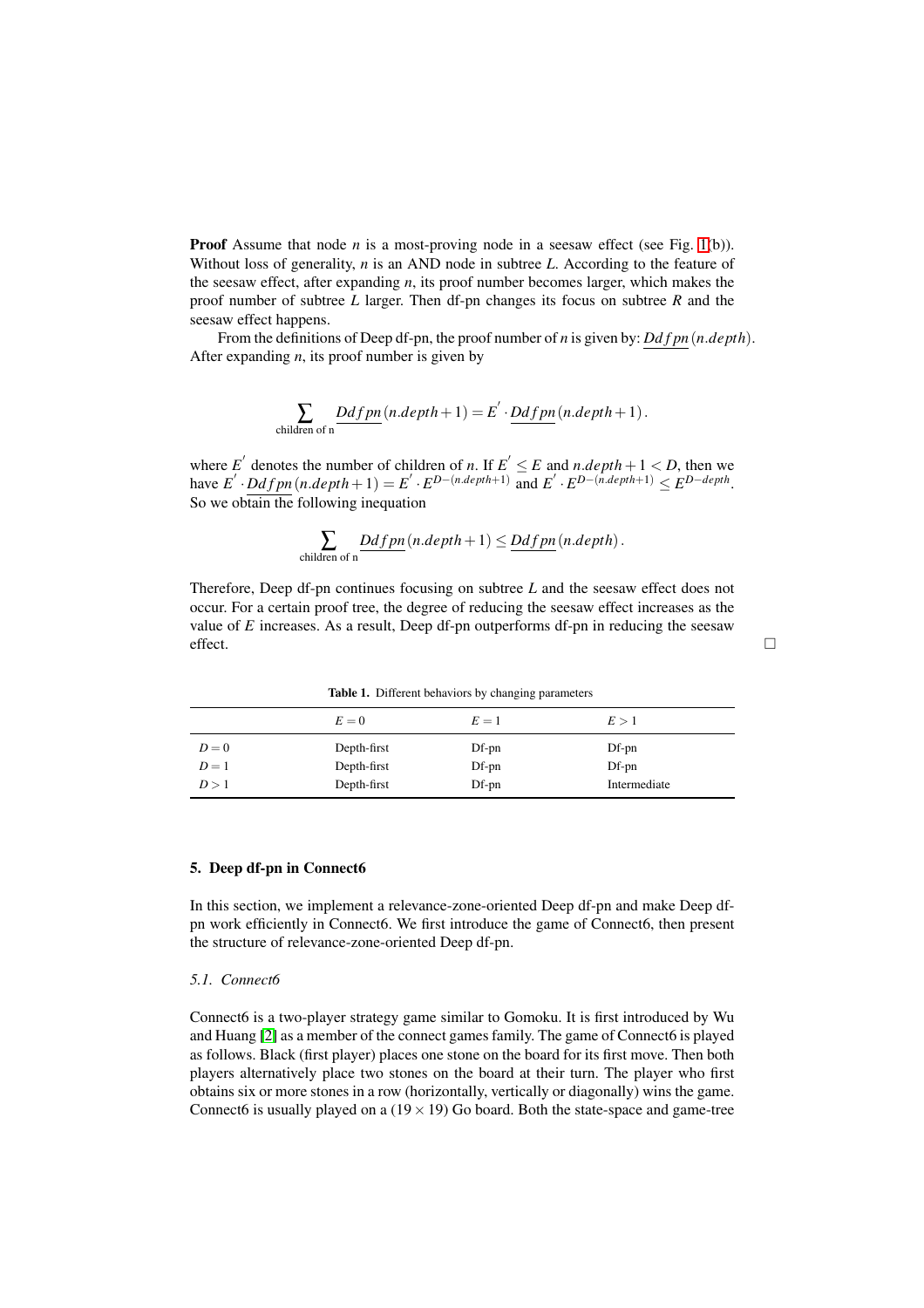complexities are much higher than those in Gomoku and Renju. The reason is that two stones per move results in an increase of branching factor by a factor of half of the board size. Based on the standard used in [12], the state-space complexity of Connect6 is  $10^{172}$ , the same as that in Go, and the game-tree complexity is  $10^{140}$ , much higher than that for Gomoku. If a larger board is used, the complexity is much higher. So finding a way to cut down the branch size of the proof tree is important for solving positions of Connect6. In [2], Wu and Huang showed a type of winning strategy by making continuously doublethreat moves and ending with a triple-or-more-threat move or connecting up to six in all variations. This is called victory by continuous double-threat-or-more moves (VCDT). Using a VCDT solver is a key method to reduce the complexity of solving a position of Connect6.

## *5.2. Relevance-zone-oriented Deep df-pn*

The implementations of a relevance-zone-oriented Deep df-pn (i.e., a Deep df-pn procedure and a VCDT solver) is used to find winning strategies and to derive a relevance zone for Deep df-pn to cut down the branch size. According to the description in [13], the relevance zone is a zone of the board in which the defender has to place at least one of the two stones, otherwise the attacker will simply win by playing a VCDT strategy. Such a zone indicates which moves are necessary for the defender to play. It helps to cut down the branch size of the proof tree. The relation between Deep df-pn and the relevance zone is as follows. When Deep df-pn generates new moves for the defender, it first generates a null move which means that the defender places no stone for this move. Then the VCDT solver is started for the attacker. If a winning strategy is found, the VCDT solver derives a relevance zone *Z* (it is a zone where defense is necessary). Subsequently, the defender places one stone on each square *s* in *Z* to generate seminull moves. For each seminull move, the VCDT solver starts to derive a relevance zone Z' corresponding to this seminull move. As a result, all the necessary moves of the defender are generated by setting one stone on square *s* in *Z* and another on one square in *Z* ′ corresponding to the seminull move at *s*. The size of generated defender moves is far smaller than the one without relevance zone. For the next step, the VCDT solver starts to analyze the best move for each new position derived from these defender moves. If VCDT solver finds a winning strategy, then it returns a win to Deep df-pn. If not, Deep df-pn is continued recursively.

#### <span id="page-8-0"></span>6. Experiments

In this section we chose Connect6 as a benchmark to evaluate the performance of Deep df-pn. We first present the experimental design, then we show and discuss the experimental results. Next, we compare the performance of Deep df-pn and  $1+\varepsilon$  trick [8]. Finally, we propose a method to find the relatively optimized parameters of Deep df-pn.

#### *6.1. Experimental Design*

To solve the positions of Connect6, we use relevance-zone-oriented Deep df-pn. Each time Deep df-pn generates the defender's moves, the VCDT solver generates relevance zones to indicate the necessary moves which the defender has to set on the board. Here,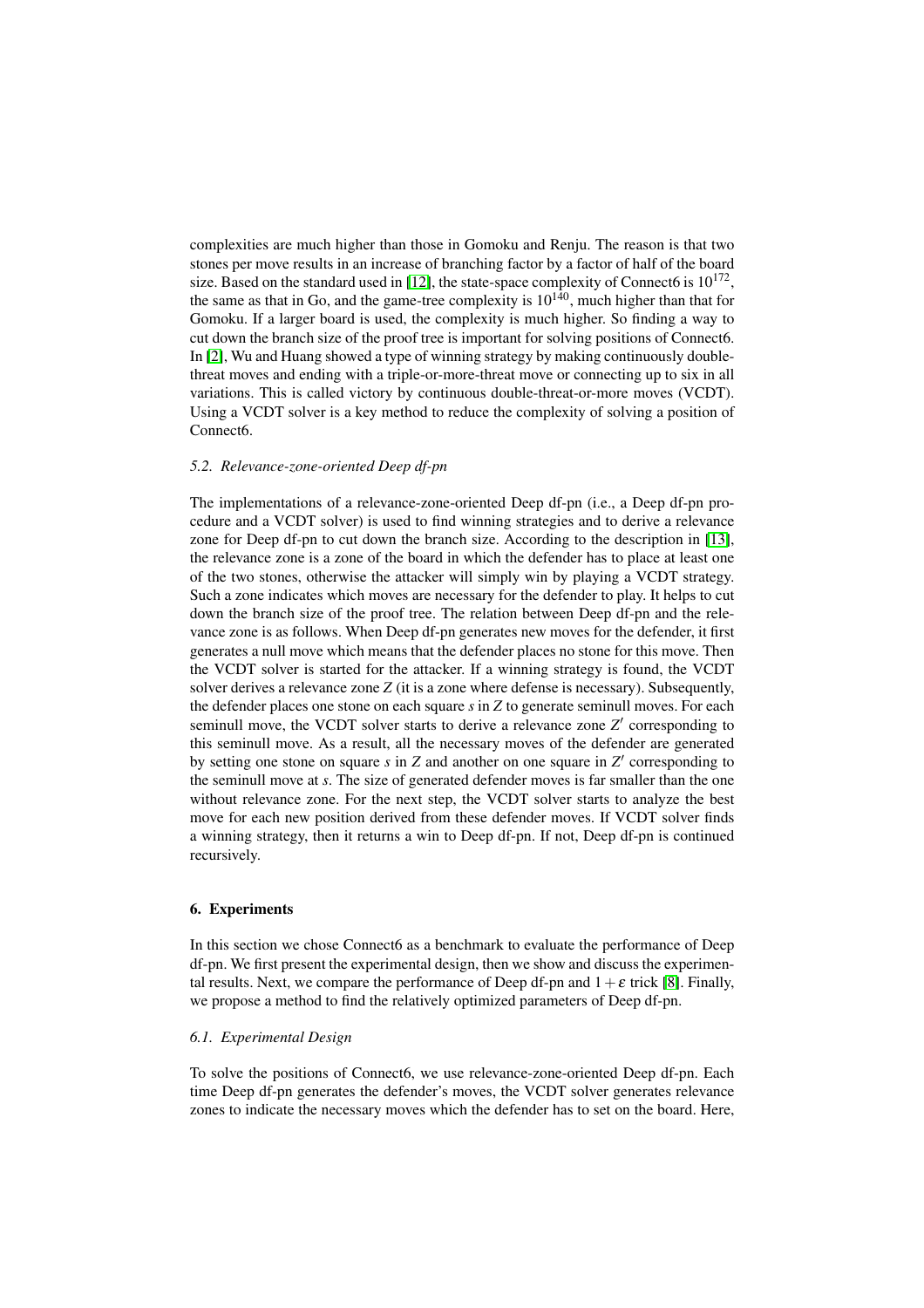<span id="page-9-0"></span>

Figure 3. Example position 1 of Connect6 (Black is to move and Black wins)



Figure 4. Example position 2 of Connect6 (Black is to move and Black wins)

<span id="page-9-1"></span>

Figure 5. Deep df-pn and df-pn compared in node number (including repeatedly traversed nodes) with various values of parameter *E* and *D* for position 1 (Df-pn when  $D = 1$ )



Figure 6. Deep df-pn and df-pn compared in seesaw effect number with various values of parameter *E* and *D* for position 1 (Df-pn when  $\overrightarrow{D} = 1$ )

<span id="page-9-2"></span>

Figure 7. Deep df-pn and df-pn compared in node number (including repeatedly traversed nodes) with various values of parameter *E* and *D* for position 2 (Df-pn when  $D = 1$ )



Figure 8. Deep df-pn and df-pn compared in seesaw effect number with various values of parameter *E* and *D* for position 2 (Df-pn when  $\overline{D} = 1$ )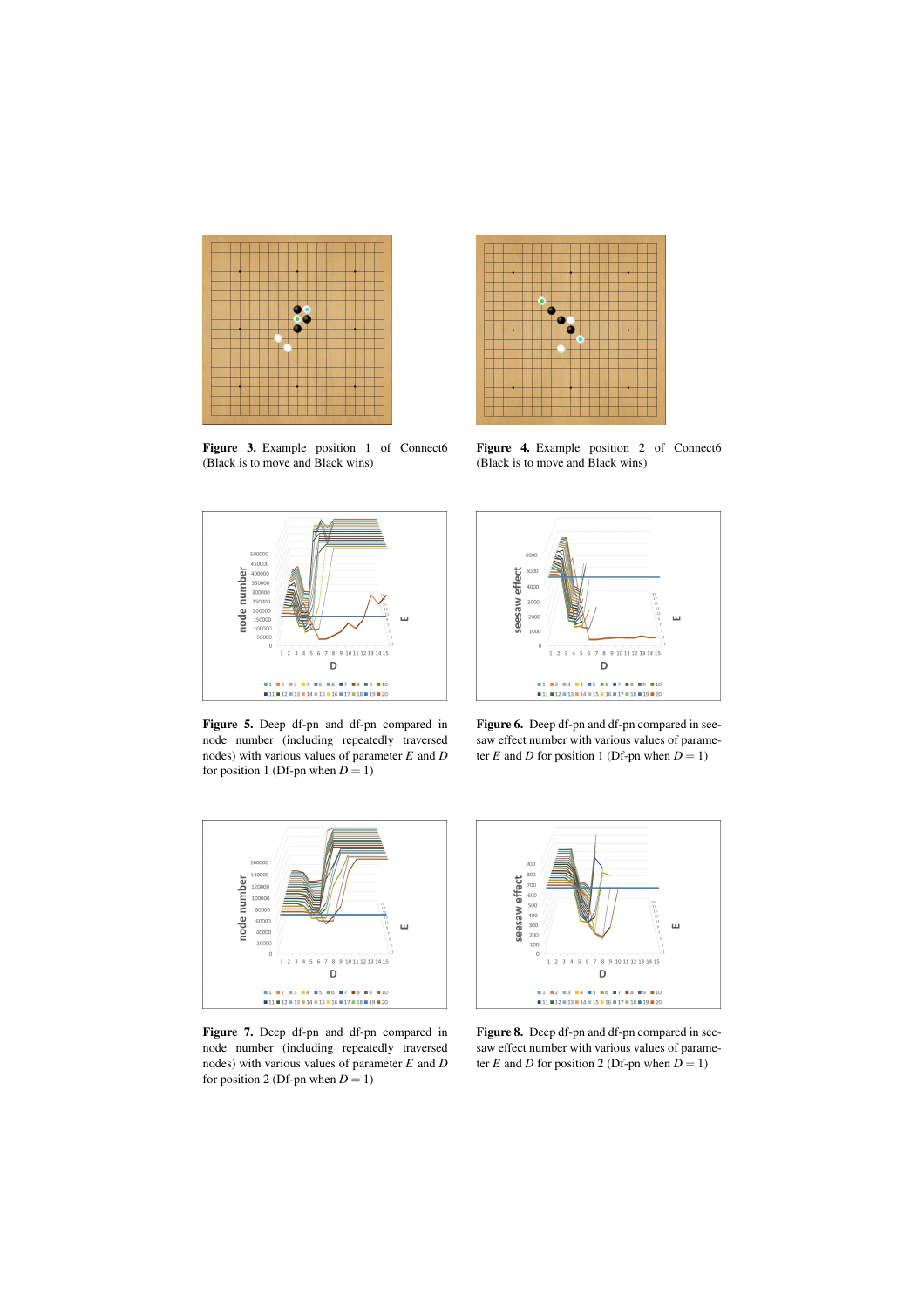we remark that each time Deep df-pn generates the attacker's moves, it only generates the top 5 evaluated moves (according to some heuristic values) to reduce the complexity. Moreover, we did not recycle the child nodes after Deep df-pn has returned to its parent to reserve the winning path. Actually, these nodes *can* be recycled when Deep df-pn returns to its parent and are generated again for next time, if the cost of storage is considered. The VCDT solver is implemented with the techniques of iterative deepening and transposition table to control the time. It can search up to a depth of 25 where the longest winning path is 13 moves.

In this paper, we first investigate 2 positions: position 1 (see Fig. [3\)](#page-9-0) and position 2 (see Fig. [4\)](#page-9-0). We use Deep df-pn to solve these positions with various values of parameter *E* and *D* (*D* is from 1 to 15 with a step length 1, and *E* is from 1 to 20 with a step length 1. Totally we can get 300 results). Then we get a series of changing curves of the node number (see Fig. [5](#page-9-1) and Fig. [7\)](#page-9-2) and the seesaw effect number (see Fig. [7](#page-9-2) and Fig. [8\)](#page-9-2) for parameter  $E$  and  $D$ . In this paper, the node number equals VCDT node number  $+$ Deep df-pn node number. It includes repeatedly traversed nodes. And the seesaw effect number is initialized as 0 and increased by 1 when a node in Deep df-pn is traversed again. To obtain these curves efficiently, we set a threshold to the node number (500000 for position 1 and 160000 for position 2). When the node number of solving a position is already larger than the threshold, the solver will shut down to reduce the time cost, then we use the value of the threshold to replace the exact node numbers and use blank points to replace the exact seesaw effect numbers in the curves. The pattern of the search time is almost the same as the node number, so we do not show it in this paper.

Moreover, we select other 6 positions (see Appendix) which can be solved by df-pn and apply Deep df-pn to them. Among all the positions (together 8 positions), 4 positions (see Fig. [3,](#page-9-0) Fig. [4,](#page-9-0) Fig. [13,](#page-16-0) and Fig. [16\)](#page-16-1) are four-moves opening (Black has 2 moves and White has 2 moves), and Fig. [14](#page-16-0) is a special opening, in which White sets two useless stones for its first move and Black is proved to win. We apply Deep df-pn with the best selected *E* and *D* (*E* is selected out from 1 to 20, and *D* is selected out from 1 to 15) for each position, and present the experimental results of the 8 positions in Table [2](#page-13-0) (column "Deep df-pn").

All the experiments are implemented on the computer with Windows 10 x64 system and Core i7-4790 CPU.

#### *6.2. Results and Discussion*

The first position of analysis is Fig. [3](#page-9-0) (Black is to move and Black wins). If  $E = 0$ , Deep df-pn is a depth-first search which takes far more time than the original df-pn <sup>[5](#page-10-0)</sup>. So we do not present it in this paper. If  $E > 0$  and  $D > 0$ , a series of changing curves for each value of parameter  $E$  and  $D$  can be obtained as shown in Fig. [5,](#page-9-1) and Fig. [6](#page-9-1) with respect to the node number, and the seesaw effect, respectively. According to the curves, if  $D = 1$ or  $E = 1$ , Deep df-pn is the same as df-pn. As  $E$  and  $D$  increase within a boundary, the node number and the seesaw effect number decrease, because Deep df-pn is forced to search deeper and obtains the solution faster. If *E* or *D* becomes too large, Deep df-pn is forced to search too deep. As a result, it takes more cost and causes more seesaw effect in the search process. When *E* and *D* are well chosen, Deep df-pn can get an optimal

<span id="page-10-0"></span><sup>&</sup>lt;sup>5</sup>In this section, Deep df-pn is actually a relevance-zone-oriented Deep df-pn and the original df-pn is a relevance-zone-oriented df-pn for the application in Connect6.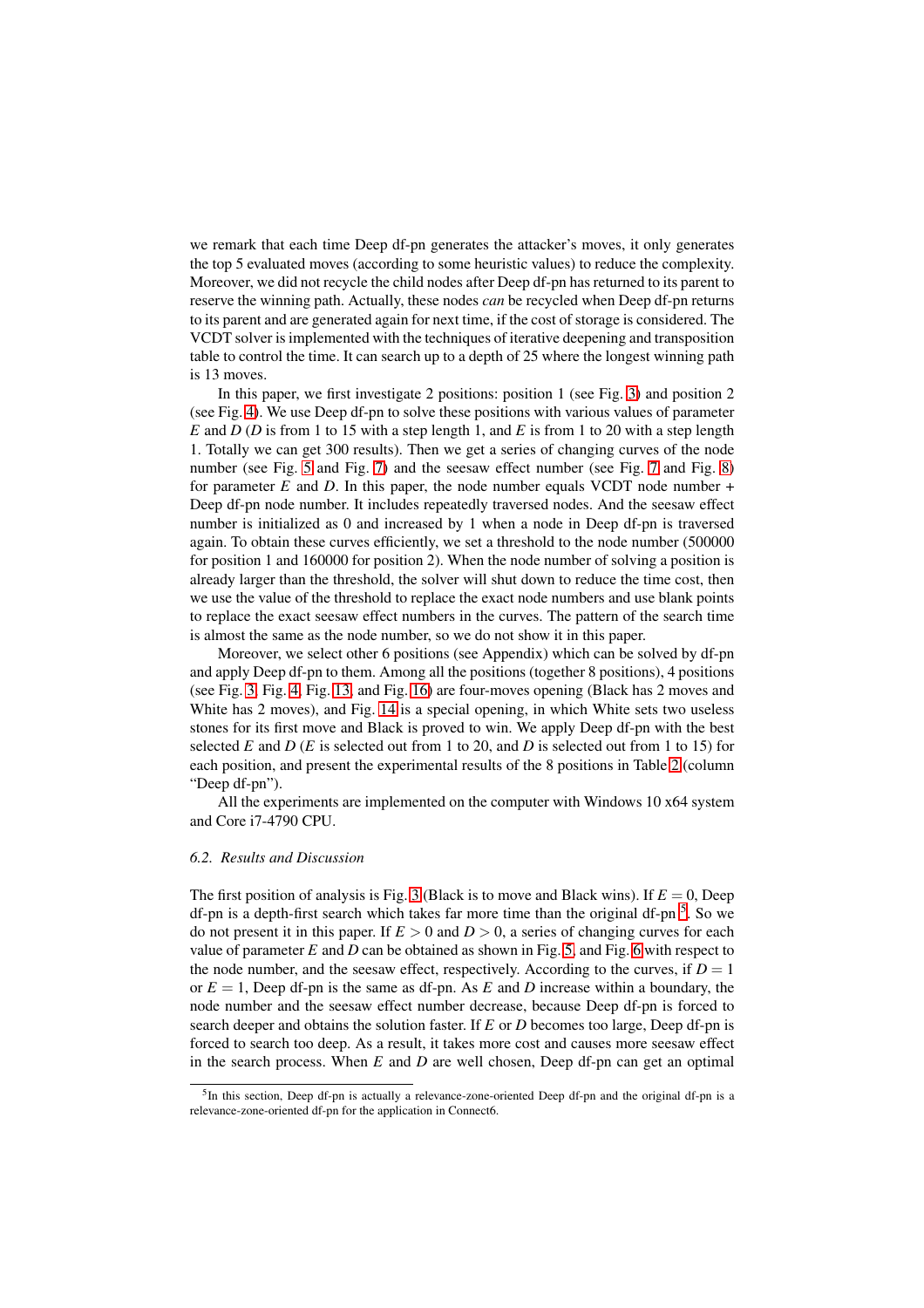performance for a certain position. The second position of investigation is Fig. [4](#page-9-0) (Black is to move and Black wins). It has a similar result as above. The changing curves obtained from Fig. [4](#page-9-0) are presented in Fig. [7](#page-9-2) and Fig. [8.](#page-9-2)

We also conduct experiments on other 6 positions (see Appendix) and present the experimental results of all the positions (together 8 positions) in Table [2](#page-13-0) (column "Deep df-pn"). The experimental data is generated by Deep df-pn solver with the best selected parameter *E* and *D* (*E* is selected out from 1 to 20, and *D* is selected out from 1 to 15) for each position. According to the table, we can conclude that Deep df-pn with the best selected parameters is more efficient than original df-pn, because it reduces the node number and the seesaw effect number significantly.

#### *6.3. Comparision*

There is other techniques also trying to solve the seesaw effect, such as  $1+\varepsilon$  trick [8]. The algorithm of  $1+\varepsilon$  trick is almost the same as original df-pn. The only difference is the way of calculating the threshold  $n_c$ .*th* $_\delta$ , which is presented below.

$$
n_c.th_{\phi}=n.th_{\delta}+n_c.\delta-\sum n_{child}.\phi\ ,\quad n_c.th_{\delta}=\min(n.th_{\phi},\lceil n_2.\delta(1+\varepsilon)\rceil)
$$

 $\varepsilon$  is a real number bigger than zero. If  $\varepsilon$  increases,  $1+\varepsilon$  trick searches deeper and usually has less seesaw effect. If  $\varepsilon$  equals a very small number,  $1+\varepsilon$  trick works the same as the df-pn.

To compare the performance, we implement a  $1+\varepsilon$  trick solver and conduct experiments on position 1 (see Fig. [3\)](#page-9-0) and position 2 (see Fig. [4\)](#page-9-0). The experimental results of position 1 are presented in Fig. [9](#page-12-0) and Fig. [10.](#page-12-0) And the experimental results of position 2 are presented in Fig. [11](#page-12-1) and Fig. [12.](#page-12-1) These figures show the changing curves of the node number and the seesaw effect number for various values of parameter  $\varepsilon$ . Here,  $\varepsilon$  is from 0.05 to 15 with a step length 0.05 (totally 300 items). To obtain these curves efficiently, we set a threshold to the node number (500000 for Fig. [3](#page-9-0) and 160000 for Fig. [4\)](#page-9-0). When the node number of solving a position is already larger than the threshold, the solver will shut down to reduce the time cost, and then we use the threshold value to replace the exact node numbers and use blank points to replace the exact seesaw effect numbers in the curves. According to the figures, the curves of  $1+\varepsilon$  trick are not so consistent as Deep df-pn's, so it is more likely affected by the *noise effect*. The noise effect can be concluded as hugely jumping up or down of solving time caused by slightly changing parameters of the modification which forces df-pn to stay longer in a subtree to avoid frequently switching to another branch. Considering that  $\varepsilon$  is a real number with an infinitesimal scale, it is more difficult for  $1+\varepsilon$  trick to find an optimal parameter  $\varepsilon$  in practice, while it is easy for Deep df-pn to find the optimal parameters by a hill-climbing method (see subsection [6.4\)](#page-12-2).

To compare Deep df-pn with  $1+\varepsilon$  trick more precisely, we collect experimental data on all the 8 positions. For each position, we select the best case (case with the least node number) of both two methods by adjusting the parameters and present them in Table [2.](#page-13-0) The results show that Deep df-pn has a better performance (less node number and less seesaw effect number) than  $1+\varepsilon$  trick on average.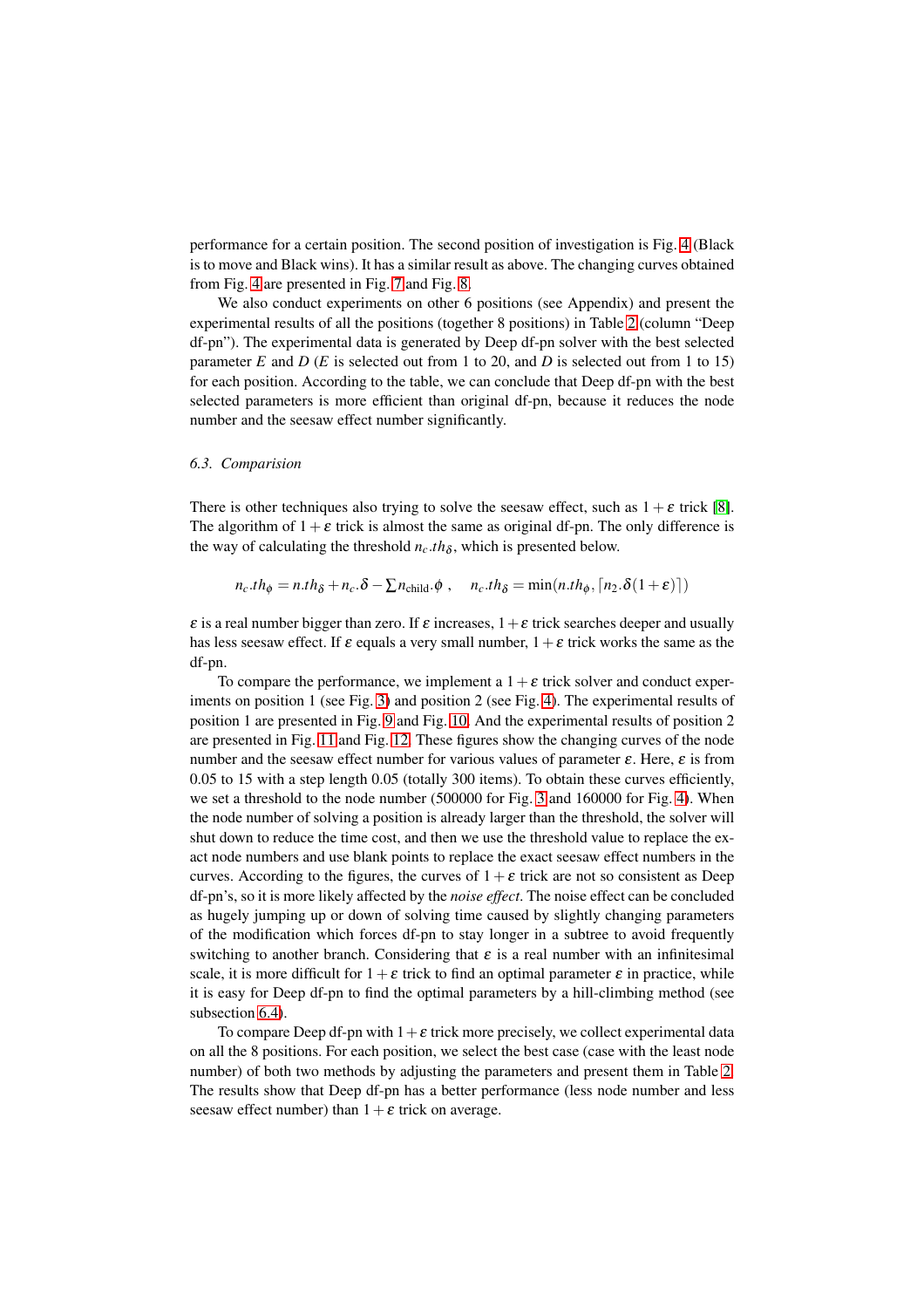<span id="page-12-0"></span>

Figure 9. Node number (including repeatedly traversed nodes) of  $1+\varepsilon$  trick with various values of parameter  $\varepsilon$  for position 1



**Figure 10.** Seesaw effect number of  $1 + \varepsilon$  trick with various values of parameter  $\varepsilon$  for position 1

<span id="page-12-1"></span>



Figure 11. Node number (including repeatedly traversed nodes) of  $1+\varepsilon$  trick with various values of parameter  $\varepsilon$  for position 2

**Figure 12.** Seesaw effect number of  $1 + \varepsilon$  trick with various values of parameter  $\varepsilon$  for position 2

#### <span id="page-12-2"></span>*6.4. Finding optimized parameters*

For finding the optimized parameters *E* and *D* of Deep df-pn, the hill-climbing method, a kind of local search for finding optimal solutions, is used. Although hill-climbing does not necessarily guarantee to find the best possible solution, it is efficient and allows Deep df-pn to obtain a relatively better performance than the original df-pn. To avoid the noise effect which makes hill-climbing stop too early, this method is implemented to ignore some local optimums. Here, we set the  $node(E, D)$  as the target function for minimizing the value of the function. The parameters *E* and *D* are input and the node number is output. The node number is computed in real time by the relevance-zoneoriented Deep df-pn solver. To control the time, we set a node number threshold *N* to the solver. When the node number is already larger than the threshold *N*, the solver will shut down and the target function will return ∞ representing that current values of parameters are not optimal and will not be considered. Relevant details of the method are presented in Algorithm [1.](#page-13-1) The procedure  $isNotFlat()$  returns false, if the value of  $node(E, D)$  does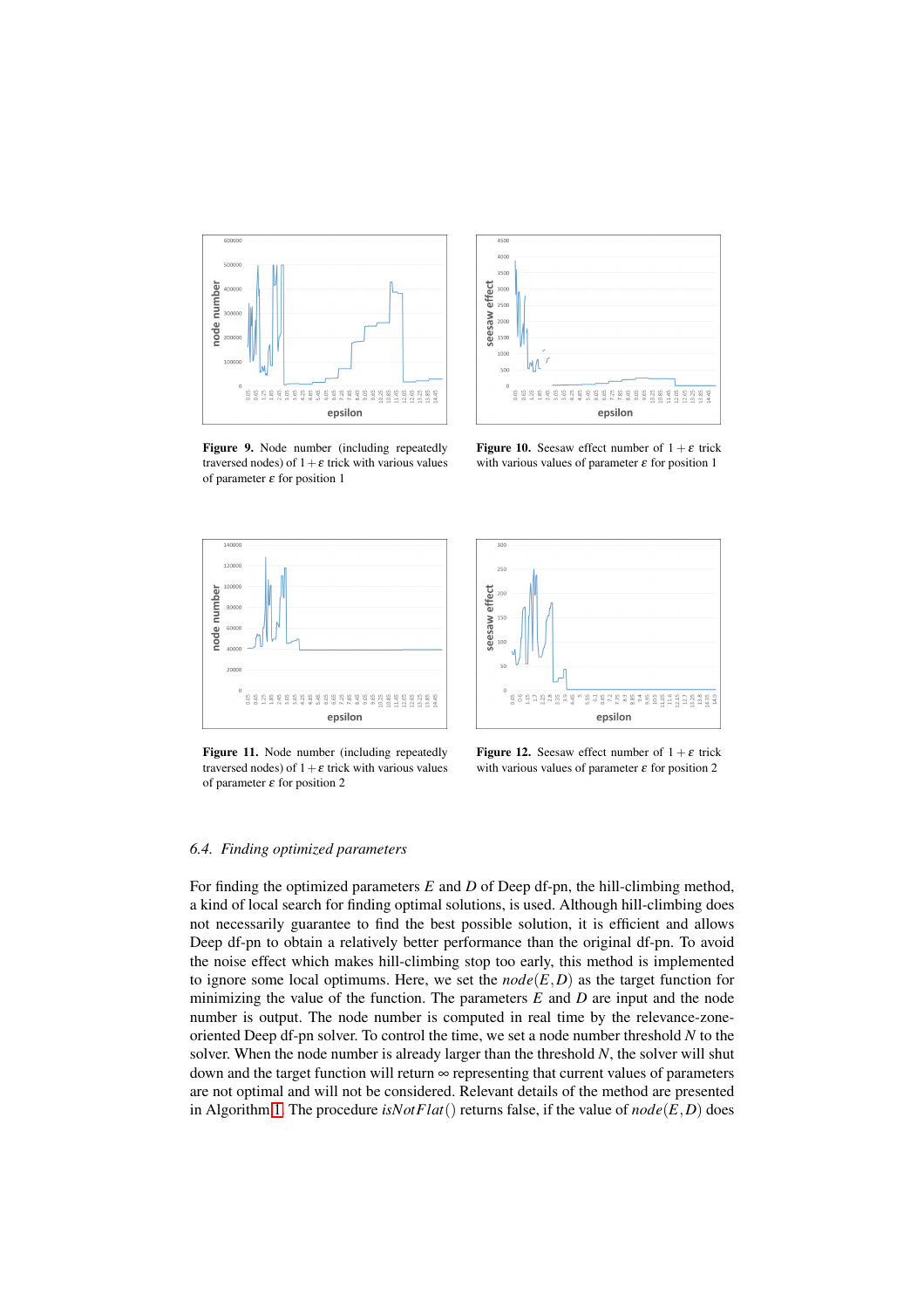| Position       | Deep df-pn      |               |      | $1 + \varepsilon$ trick |               |      |
|----------------|-----------------|---------------|------|-------------------------|---------------|------|
|                | Node number     | Seesaw effect | E, D | Node number             | Seesaw effect | ε    |
|                | 5568 (96.5%)    | 122 (97.3%)   | 17.4 | 5633 (96.4%)            | 28 (99.4%)    | 2.85 |
| $\mathcal{D}$  | 45300 (33.7%)   | $101(84.6\%)$ | 7.6  | 38948 (43.0%)           | 2(99.7%)      | 4.05 |
| 3              | 21157 (0.7%)    | $1(95.2\%)$   | 5, 4 | 21309 (0%)              | $21(0\%)$     | 0.05 |
| $\overline{4}$ | 99073 (17.1%)   | 128 (79.3%)   | 8.6  | 95472 (20.2%)           | 372 (39.9%)   | 0.25 |
| 5              | 163 (99.8%)     | $0(100\%)$    | 18.2 | 82777 (5.7%)            | $936(6.1\%)$  | 0.05 |
| 6              | 47213 (8.6%)    | 185 (35.8%)   | 14.4 | 46255 (10.4%)           | 252 (12.5%)   | 0.15 |
| 7              | 74061 (45.9%)   | 582 (50.2%)   | 7.4  | 143609 (-4.9%)          | 1158 (0.9%)   | 0.05 |
| 8              | 203188 (13.1%)  | $670(38.1\%)$ | 5, 4 | 187198 (20.0%)          | 786 (27.4%)   | 0.25 |
| average        | 61965.4 (43.5%) | 223.6 (80.8%) |      | 77650.1 (29.2%)         | 444.4 (61.9%) |      |

<span id="page-13-0"></span>**Table 2.** Deep df-pn and  $1 + \varepsilon$  trick compared in the best case (The number in the bracket represents the reduction percentage compared with df-pn)

<span id="page-13-2"></span>Table 3. Experimental data of Deep df-pn using hill-climbing method (The number in the bracket represents the difference between Deep df-pn using hill-climbing method and Deep df-pn in the best case)

| Position       | Node number      | Seesaw effect | E, D  | iteration time (s) |
|----------------|------------------|---------------|-------|--------------------|
|                | 10529 (4961)     | 392 (270)     | 7,4   | 159.7              |
| $\overline{2}$ | 45300 (0)        | 101(0)        | 7,6   | 208.6              |
| 3              | 21157(0)         | 1(0)          | 5, 4  | 66.4               |
| 4              | 107194 (8121)    | 912 (784)     | 6, 4  | 349.2              |
| 5              | 163(0)           | 0(0)          | 18, 2 | 346.5              |
| 6              | 50325 (3112)     | 268 (83)      | 3, 4  | 86.6               |
| 7              | 74061 (0)        | 582 (0)       | 7,4   | 286.0              |
| 8              | 203188 (0)       | 670(0)        | 5, 4  | 372.3              |
| average        | 63989.6 (2024.3) | 365.8 (142.1) |       | 234.4              |

not change after several times iteration. And we call these continuous points (*E*,*D*) with a same value of  $node(E, D)$  as a "flat".

The experimental results of the 8 positions are presented in Table [3.](#page-13-2) According to the table, by using hill-climbing method, Deep df-pn can get the same performance (the difference is 0) as its best case for most of the positions. On average, the difference from the best case is small (about  $3.3\%$ : 2024.3/(63989.6 - 2024.3)) and the iteration time is also acceptable.

<span id="page-13-1"></span>Algorithm 1 Hill-climbing method

```
1: E = 2; D = 2;
2: while isNotFlat() do
3: if node(E+1,D) \leq node(E,D+1) then
4: E
           ' = E + 1; D' = D;5: else
 6: E' = E; D' = D + 1;
7: end if
 8: if node(E', D') > node(E, D) && node(E' + 1, D') > node(E', D')&& node(E', D' + 1) > node(E', D') then
9: return E, D;
10: end if
11: N = node(E', D'); E = E'; D = D';12: end while
13: return the minimum E and D on the flat;
```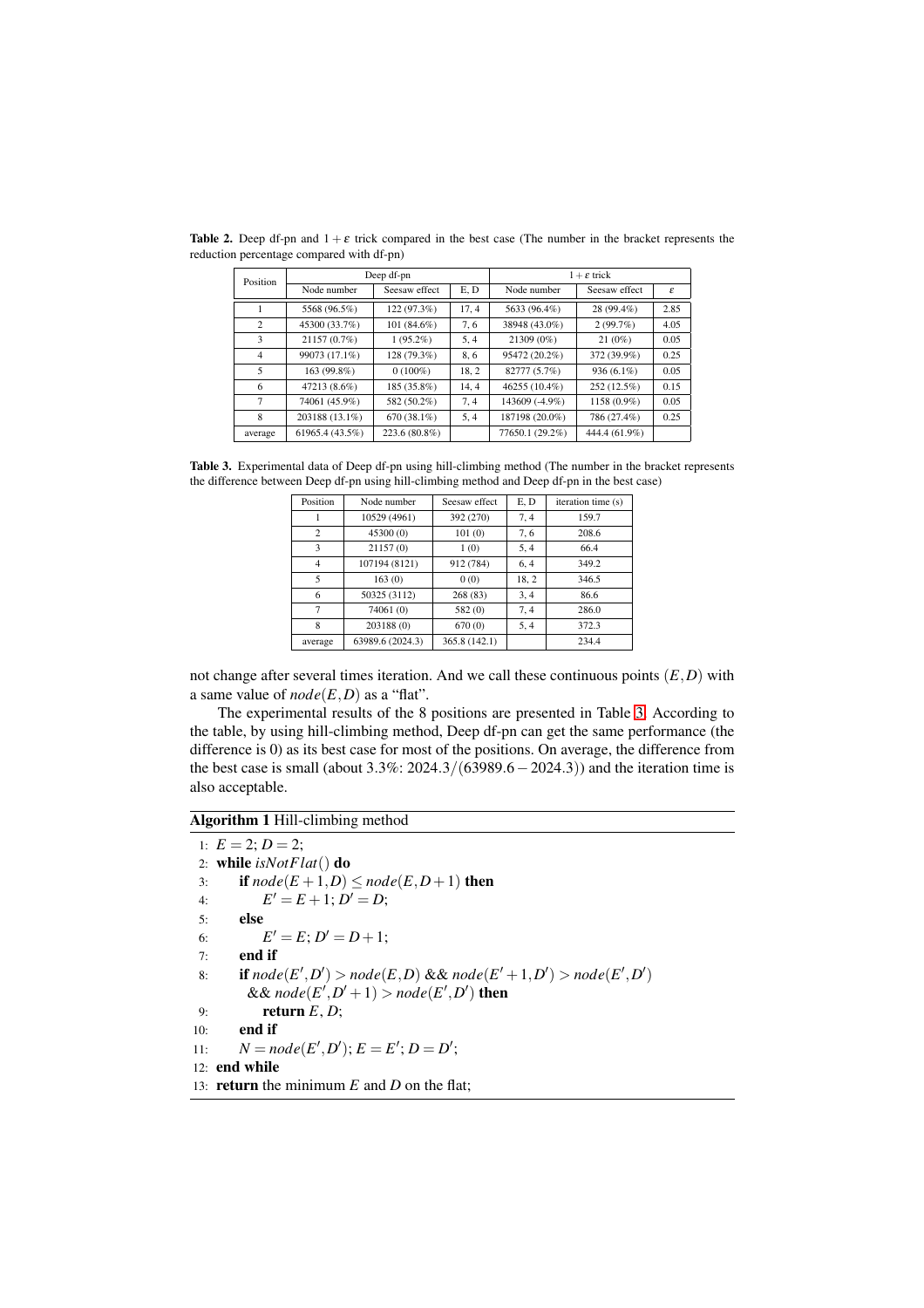## <span id="page-14-0"></span>7. Concluding Remarks

In this paper, we proposed a new proof-number algorithm called Deep Depth-First Proof-Number Search (Deep df-pn) to improve df-pn by reducing the seesaw effect. Deep dfpn is a natural extension of Deep Proof-Number Search (DeepPN) and df-pn. The relation between PN-search, df-pn, DeepPN and Deep df-pn was discussed. The main difference between Deep df-pn and df-pn is the proof number or disproof number of unsolved nodes. It is 1 in df-pn, while it is a function of depth with two parameters in Deep df-pn. By adjusting the values of the parameters, Deep df-pn changes its behavior from searching broadly to searching deeply which has been proved to be able to reduce the seesaw effect. For evaluating the performance of Deep df-pn, we implemented a relevancezone-oriented Deep df-pn to make it work efficiently in the domain of Connect6. The experimental results show a convincing effectiveness (see Table [2\)](#page-13-0) in search efficiency, provided that the parameters *E* and *D* are well chosen.

In this paper, Connect6 was chosen as a benchmark to evaluate the performance of Deep df-pn. Connect6 is a game with an unbalanced game tree (with a lot of sudden deaths). Our first recommendation is that further investigations will be made using other types of games with a balanced game tree (fix-depth tree or nearly fix-depth tree), such as Othello and Hex. Our second recommendation is that the procedure to find the optimal values of the parameters *E* and *D* is further analyzed and improved.

#### References

- [1] L V. Allis, M. van der Meulen, H J. van den Herik. "Proof-number search," *Artificial Intelligence*, vol. 66, no. 1, pp.91–124, 1994.
- [2] I C. Wu, D Y. Huang. "A new family of k-in-a-row games," *Advances in Computer Games*, Lecture Notes in Computer Science 4250, Springer Berlin Heidelberg, pp.180–194, 2005.
- [3] A. Kishimoto, M H M. Winands, M. Müller, J T. Saito. "Game-tree search using proof numbers: The first twenty years," *ICGA Journal*, vol. 35, no. 3, pp.131–156, 2012.
- [4] T. Kaneko. "Parallel depth first proof number search," *Proceedings of the 24th AAAI Conference on Artificial Intelligence*, pp.95–100, 2010.
- [5] A. Nagai. "Df-pn algorithm for searching AND/OR trees and its applications," *PhD Thesis*, Department of Information Science, University of Tokyo, 2002.
- [6] D A. McAllester. "Conspiracy numbers for min-max search," *Artificial Intelligence*, vol. 35, no. 3, pp.287–310, 1988.
- [7] H J. van den Herik, M H M. Winands. "Proof-number search and its variants," *Oppositional Concepts in Computational Intelligence*, Springer Berlin Heidelberg, pp.91–118, 2008.
- [8] J. Pawlewicz, L. Lew. "Improving depth-first pn-search: 1+<sup>ε</sup> trick," *International Conference on Computers and Games*, Lecture Notes in Computer Science 4630, Springer Berlin Heidelberg, pp.160–171, 2006.
- [9] J. Hashimoto. "A study on game-independent heuristics in game-tree search," *PhD Thesis*, School of Information Science, Japan Advanced Institute of Science and Technology, 2011.
- [10] A. Kishimoto, M. Müller. "Search versus knowledge for solving life and death problems in Go," *Proceedings of the 20th AAAI Conference on Artificial Intelligence*, pp.1374–1379, 2005.
- [11] A. Kishimoto. "Correct and efficient search algorithms in the presence of repetitions," *PhD Thesis*, University of Alberta, 2005.
- [12] H J. van den Herik, J W H M. Uiterwijk, J. van Rijswijck. "Games solved: Now and in the future," *Artificial Intelligence*, vol. 134, no. 1, pp.277–311, 2002.
- [13] I C. Wu, P H. Lin. "Relevance-zone-oriented proof search for connect6". *IEEE Transactions on computational intelligence and AI in games*, vol. 2, no. 3, pp.191-207, 2010.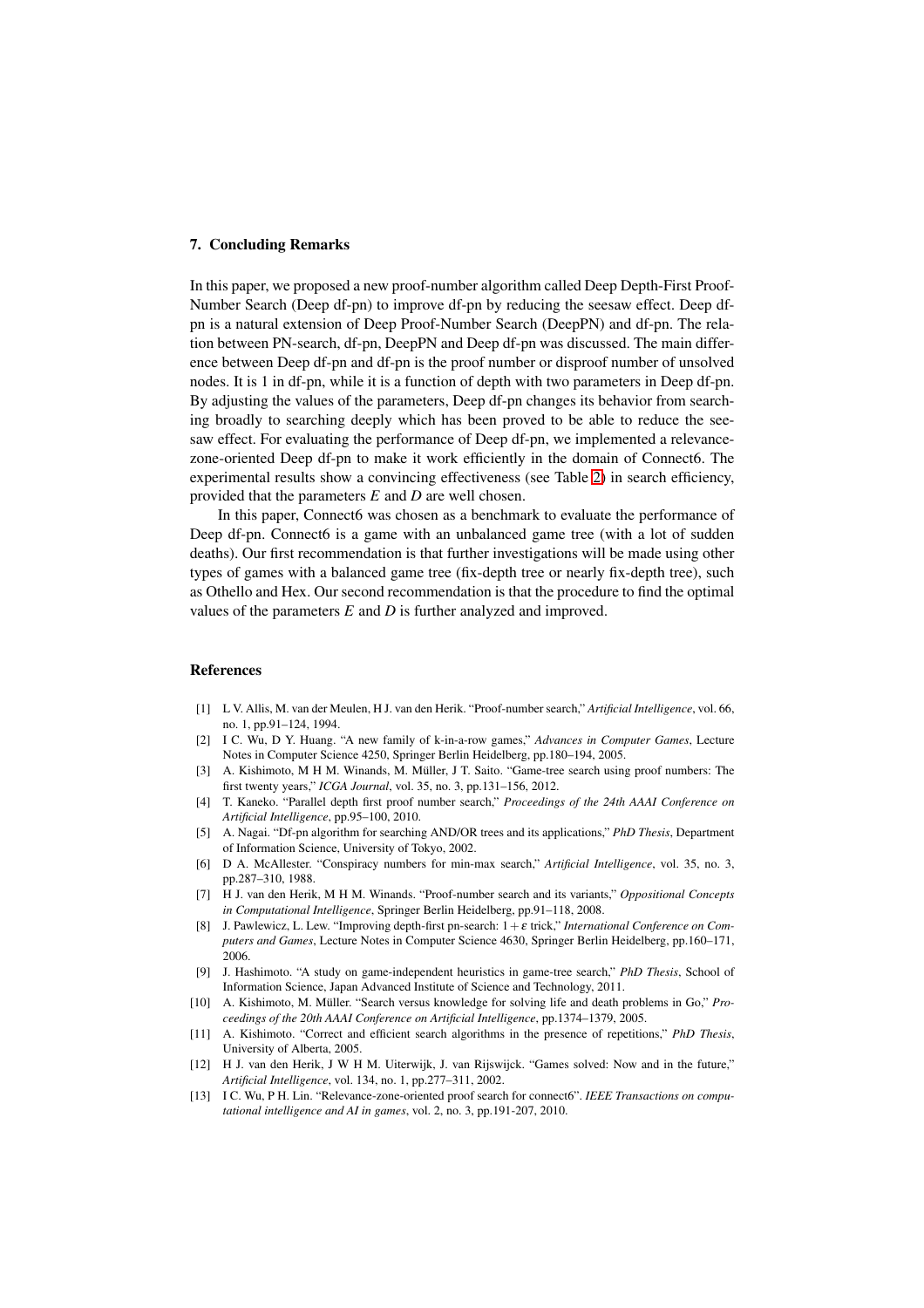[14] T. Ishitobi, A. Plaat, H. Iida, J. van den Herik. "Reducing the seesaw effect with deep proof-number search," *Advances in Computer Games*, Lecture Notes in Computer Science 9525, Springer International Publishing, pp.185–197, 2015.

## Acknowledgement

The authors thank the referees for their constructive comments and suggestions for improvements.